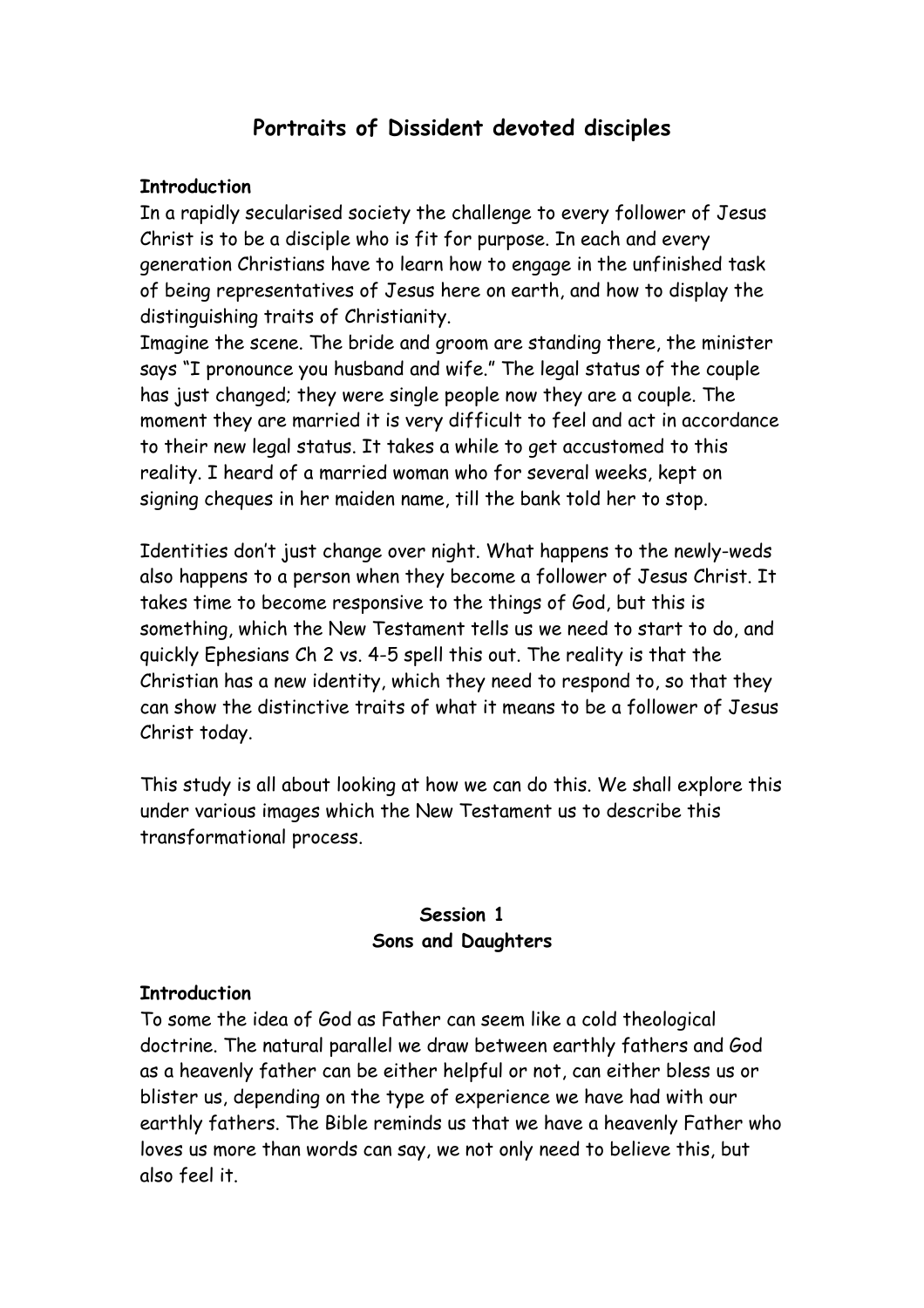## **The big picture**

1. What images and impressions come to mind when you think of your earthly father?

2. Can you think of one way you have experienced the love of God as your father, through the influence of your earthly father?

3. If you can complete this sentence, 'One way I would have liked to receive love from my dad was….'

## **The Biblical picture**

Read John Ch 1 vs 12 Galatians Ch 4 vs 4-7 and 1 John Ch 3 vs 1.

3. What do these passages teach you about your relationship to the Father?

4. God as a loving father is an image, which is unique to Christianity. How should this view of being a son or daughter of God colour your relationship with God and other followers of Jesus Christ?

5. How do you respond to God saying to you "You're mine forever?"

6. There are times when we can feel like outcasts and unworthy of God's love. What do you think causes us to feel this way?

7. Jesus lived in the affection of God as his father. Jesus very casually puts it 'The father loves the son' [John Ch 5 vs 20]. How have you felt God's fatherly love?

## **Being in the picture**

8. Can you think of specific area in your life where you struggle to live with the reality that you are loved by God?

9. Since we are sons and daughters of God, then we have also become brothers and sisters in Christ of other Christians. With that in mind what can you do to express genuine family love to other followers of Christ in your group/ cell in your home in your church among other Christians in the Town.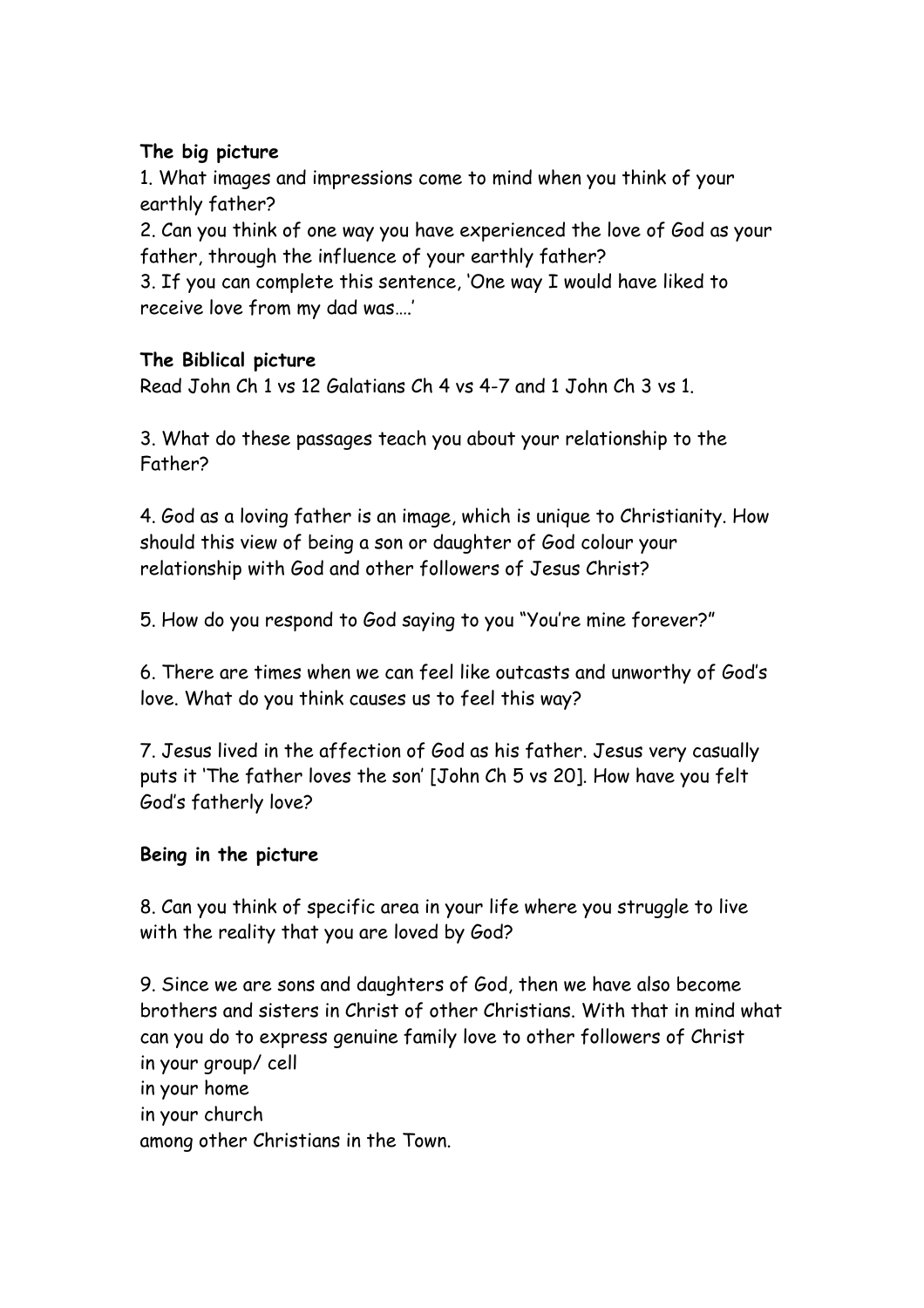## **Sessions 2 Saints**

## **Introduction**

Living in Northampton the word 'Saints' identifies you are a Rugby supporter. For others the word saint is associated with people who are dead. For others the word saint is associated with those who live a blameless life. The Apostle Paul does not in anyway apologise for calling dissident disciples of Jesus as saints. In fact he uses the word saint interchangeably with the word believer. We all need to learn how to walk more deeply through life with God as Jesus did. This is a challenge for us all today.

## **The big picture**

1. What images come to mind when you hear the word saint? 2. Picture someone you know who qualifies as a saint. Why do they fit this description?

## **The biblical picture**

Read Ephesians Ch 1 vs 1, 18, Ch 2 vs 19, Ch 3vs 8 Ch 4 vs 11-13 Ch 5 vs 3 and Ch 6 vs 18.

- 3. What do you learn about Paul's view of sainthood in these passages?
- 4. What surprises you about this view?
- 5. If some called you a saint how would you respond?
- 6. Why do we have a hard time seeing ourselves as saints?

7. The term saint means to be ' set apart'. What does it mean in your life to be set apart for God?

8. What can you do to express your appreciation to God for making you a saint?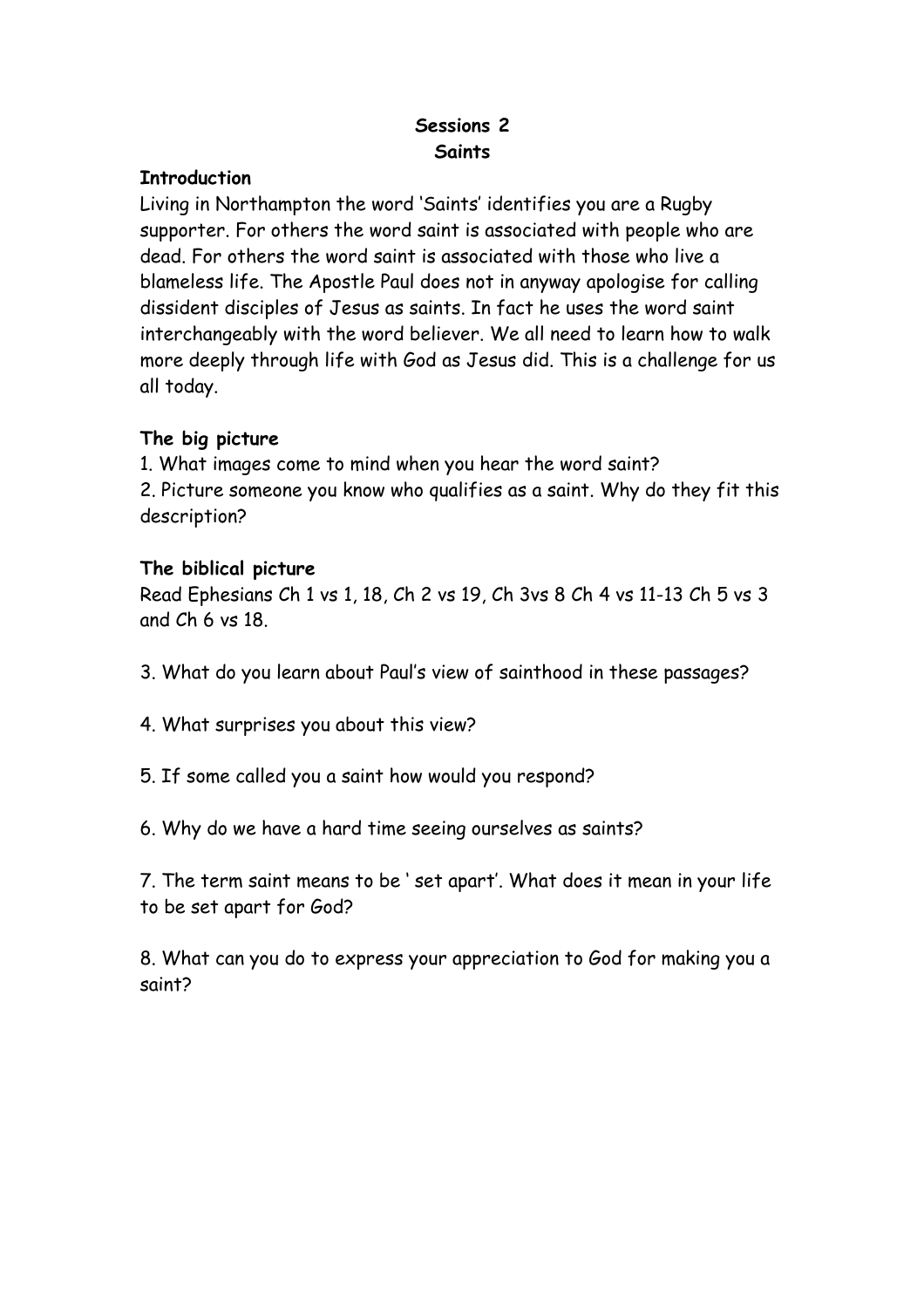## **Being in the picture**

9. While God is looking for us to bring our behaviour into conformity to his word, he is also looking for our unique personalities to be developed. What are some of the attitudes and actions that should mark our lives as God's saints in Your home Your speech Your neighbourhood Your interactions with non-Christians Your workplace.

10. How should we respond when we fall short of God's desire and standards for us as saints?

## **Session 3 Soldiers**

## **Introduction**

God has not only called us to sons and daughters, and saints but also soldiers. We can live under two misconceptions about Christianity, One that it is possible, in that we can learn how to do it, and secondly that it is pleasant. God calls us to serve him in the spiritual battles we each face every day. The central question we all have to ask 'What kind of soldier will I be today?' Are we going to be a 'Just say the word' soldier, or 'I'm not listening soldier'. The battles we face are real, we need think in military terms. If we have responded to the call of Jesus Christ we have enlisted, we are not civilians, living in peacetime, but soldiers in a war zone.

## **The big picture**

1. What are some of the responsibilities of a solder in the military?

2. What qualities would you look for in a good soldier?

## **The biblical picture**

Read Ephesians Ch 6 vs 10-18

- 3. How is a Christian soldier?
- 4. What is some of the military language used in this passage?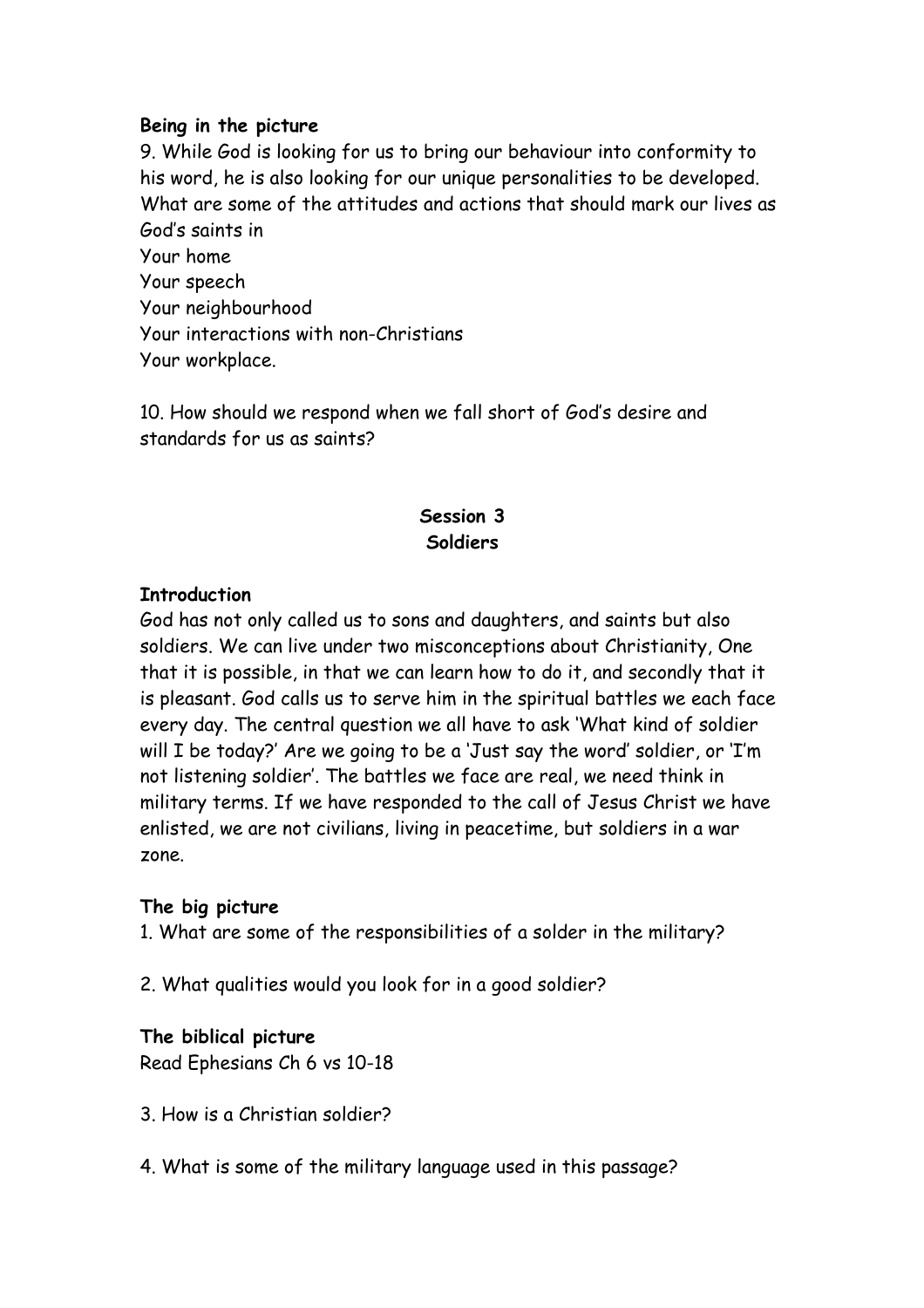5. We are not called to be weekend warriors. How do you think that weekend warriors affect the life of the Church?

6. What impact do you think that weekend warriors have on culture and society in which they live?

7. Why do we choose to be weekend warriors?

8. What can we do to encourage those who prefer to be weekend warriors to either be on the battlefield, or come back to the battlefield where Jesus asks them to be?

9. Why do you think that there are so many AWOL [absent with out leave] soldiers in the Church?

10. Have you ever been AWOL. What caused you to run from the battle?

## **Being in the picture**

11. A 'Just say the word' soldier is one who is ready for battle. What are the characteristics do you think that make such a person out?

12. What do you think are the rewords of being such a type of soldier?

13. What do you think are some of the costs?

14. what do you think you can do to an effective 'just say the word soldier' today?

## **Session 4 Ambassador**

## **Introduction**

An Ambassador is a representative of his country in another country. An Ambassador is not just a nice person, who tiptoes around tough situations and smiles a lot. But neither are they too pushy and demanding. Ambassadors often play a key role in reconciliation attempts. Ambassadors are neither obnoxious nor anonymous, but rather prove to be effective representatives of their sovereign sates.

## **The big picture**

1. If you had to write a job advertisement for an effective Ambassador, How would you write it?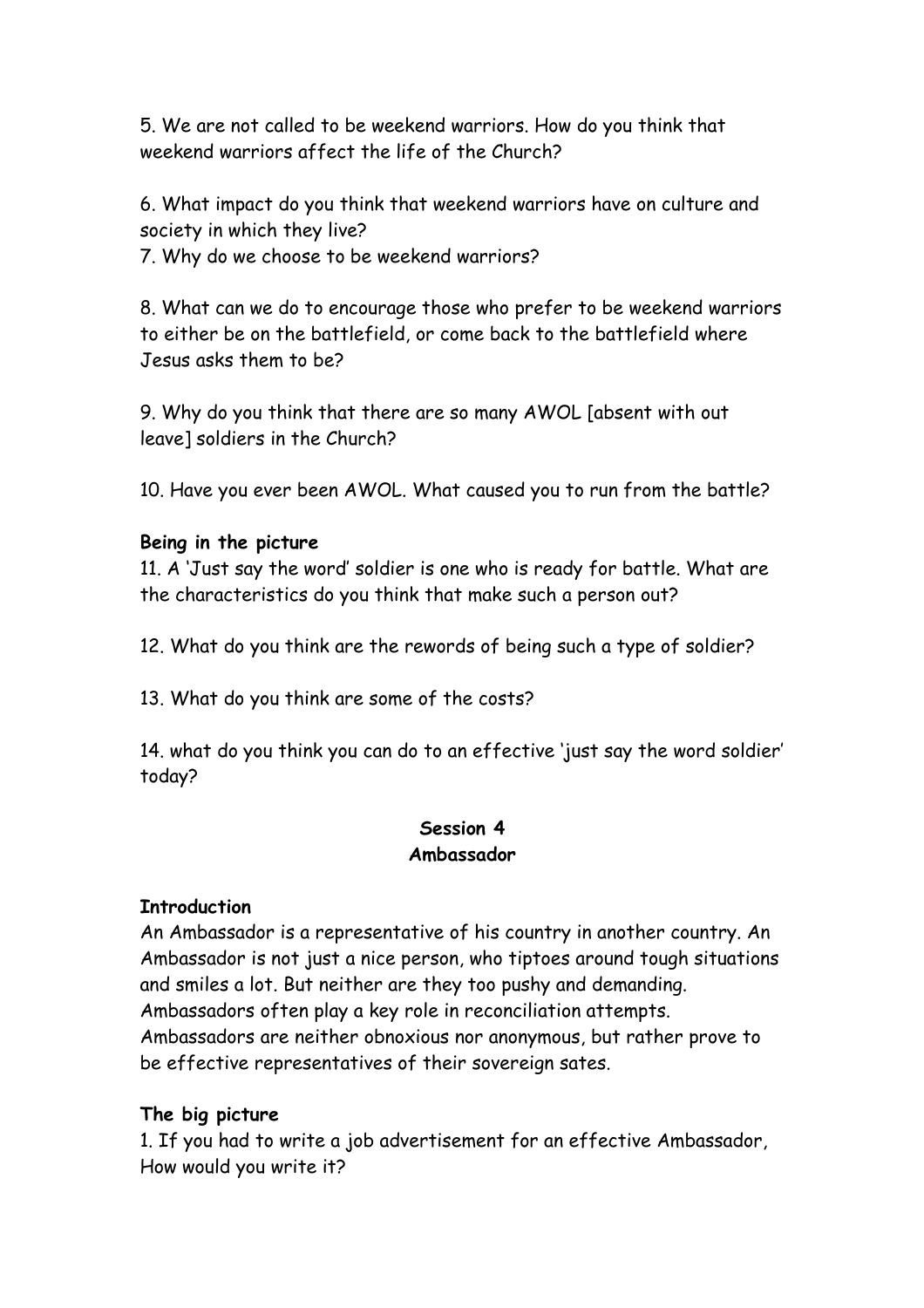## **The biblical picture**

Read 2 Corinthians Ch 5 vs 16-20

2. The Christian is Christ's ambassador entrusted with the ministry of reconciliation. How does this aspect of your identity in Christ alter the way you look at the world around you, and your role in it?

3. What are the dangers and possible consequences of having an apathetic and anonymous ambassador in a tough and political situation?

4. what are the danger of having this kind of ambassador representing God in today's world?

5. What are some of the possible consequences and dangers of having an obnoxious ambassador representing God in today's world?

6. Pause just for a moment and put yourself in the position of a person who has come on an Alpha course, and your have just met an obnoxious ambassador. How would you feel about this ambassador and his message?

7. What are some possible results in the lives of lost people when you are an effective ambassador?

8. Why is wisdom so effective in the life of an effective ambassador?

## **Being in the picture**

9. What do you think it means when you read the phrase ' being winsome in your witness'?

10. How can you develop this trait in your life?

11. Apart from a growing knowledge of the Bible and the basics of the Christian faith, what else must an ambassador be knowledgeable about to build bridges with lost people?

12. What do you think are some of the prevailing values within our culture to be aware of as you live as ambassadors of God's kingdom?

13. What can you do to develop your abilities to share your faith?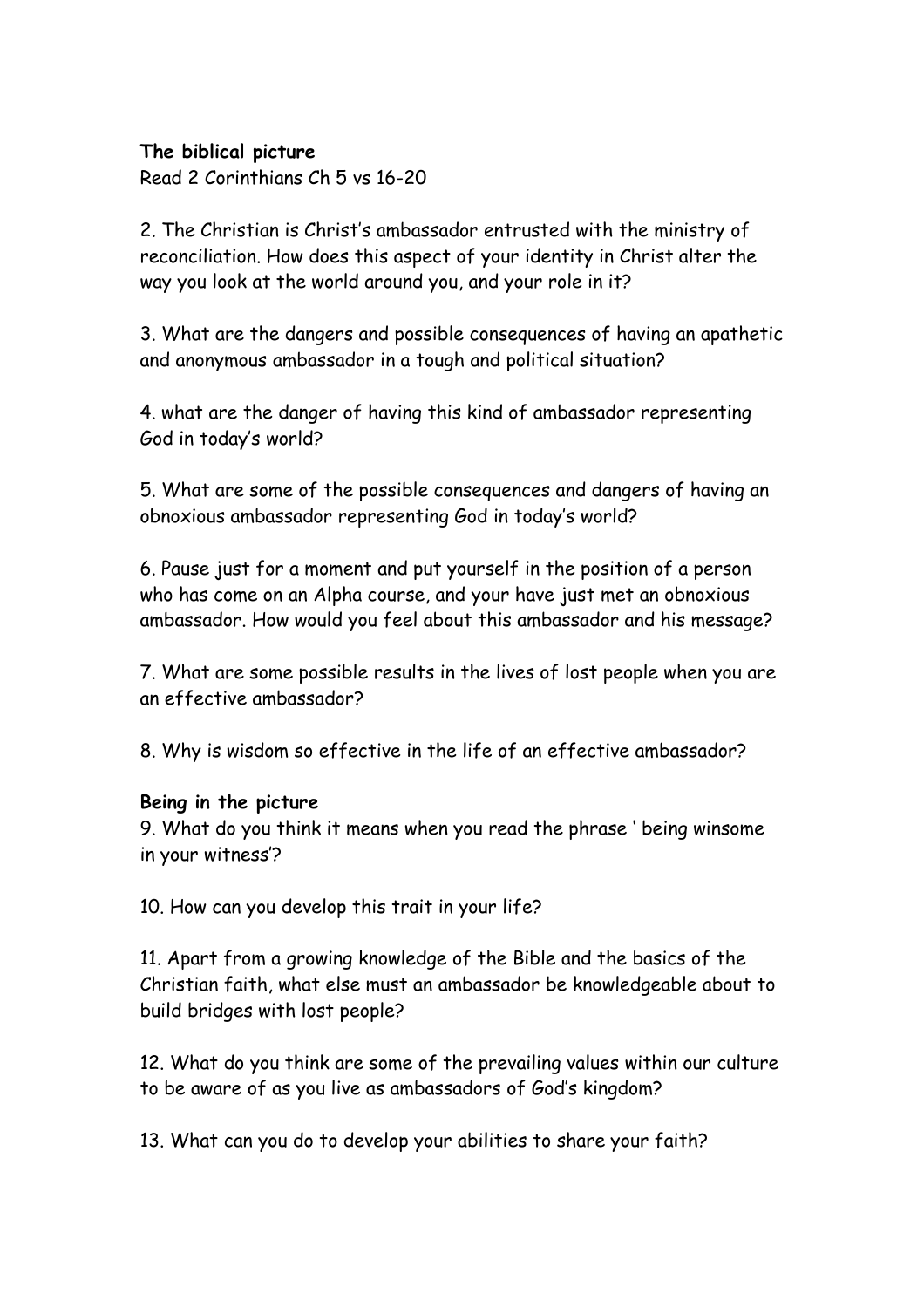14. what practical things can you do to build bridges of reconciliation with the following groups of people? Neighbours Colleagues at work Social acquaintances Family members Those who consider themselves your enemies.

## **Session 5 Friends**

## **Introduction**

Jesus once said to his followers ' I want you to know that when I look at you as my followers, I see you as being my friends, my personal close, trusted friends, yes you are sons and daughters, soldiers, saints and ambassadors but also friends.' We develop our friendship with Christ with learning how to do our part to grow the relationship.

## **The big picture**

1. What qualities do you look for in a good friend?

2. Describe one fond memory of an experience with a friend [this could be recent or from the past]

## **The biblical picture**

Read John Ch 15 vs 9-17

3. According to John how does Jesus show his friendship to us?

4. How can we show our friendship to Jesus?

5. In the last few weeks how has Jesus demonstrated his love and friendship to you?

6. What can you do to increase the quality and quantity of time spent with Jesus?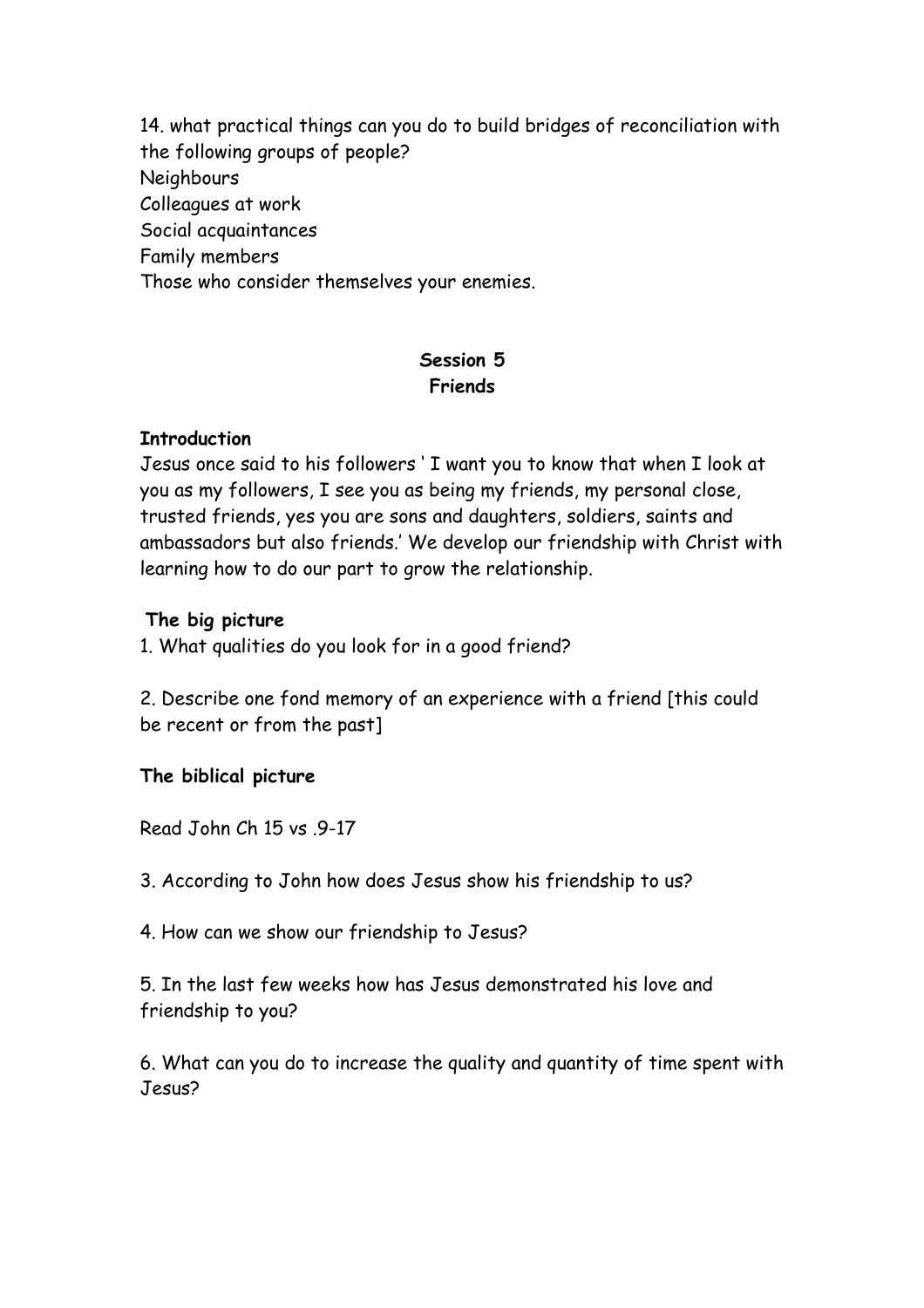7. Often in our earthly relationships there are barriers, which are erected, and if we are going to progress the friendship forward we will never to remove the barriers. What are some of the barriers that remain between you and Jesus? How can you remove them?

8. What are you doing in your life right now to serve Jesus?

9. How can you enlarge your servant heart towards Jesus?

#### **Being in the picture**

10. If Jesus was to tell you how he wants you to love Him, what would he say to you?

11. How would you respond to his request?

## **Session 6 Managers**

#### **Introduction**

Several of Jesus parables involve stewards and managers. Some managers where effective and careful, others were cruel and unjust. The Apostle Paul encourages all Christian to be managers of the resources God has given them. Apostle Peter encouraged Christians believers to be good managers of God's grace, we all need to manage the resources God has given us through the Holy Spirit God has placed many things in our care and he calls us to manage them in a way that is pleasing to Him.

## **The big picture**

1. Have you ever been managed by a great manager? What made than manager great?

2. Why is it so critical to have an effective manager?

## **The biblical picture**

Read Luke Ch 12 vs. 42-48

3. How does Jesus portray the faithful manager and the unfaithful manager?